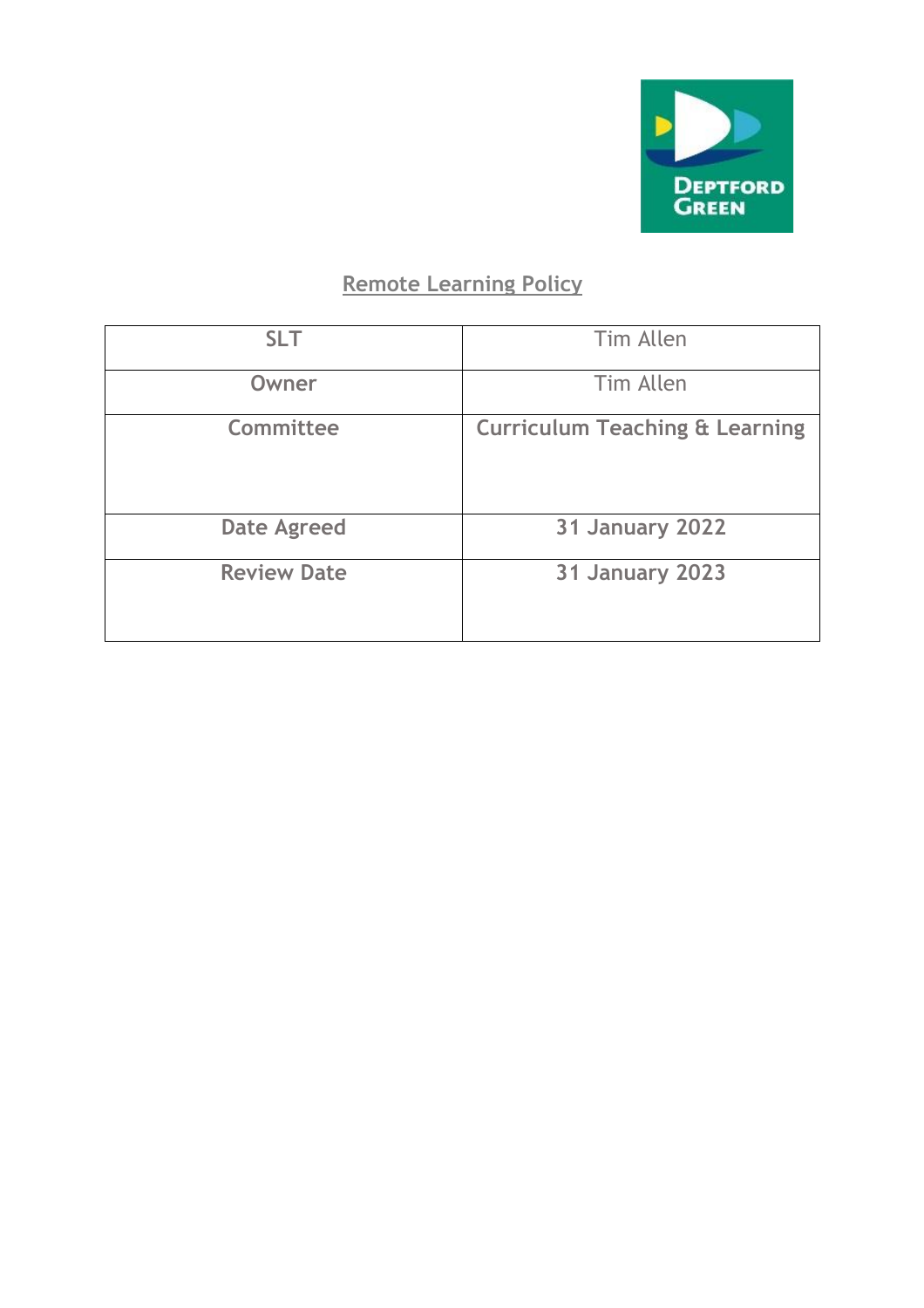# **Deptford Green School Remote Learning Policy.**

## **Policy Statement**

At Deptford Green School we are committed to the development of online and remote learning in order to:

- Develop our students' independence and resilience by working alone outside of the formal classroom setting.
- Improve the impact of classroom learning time by requiring engagement with pre and post lesson learning activities.
- Ensure continuity of learning for all students when unable to attend school.

As of January we will use two platforms to support to support our aim to ensure that learning outside of the school continues seamlessly for all students, whether extending or consolidating learning following attendance at lessons in school, or engaging with learning due to enforced absence from school.

- 1. Microsoft Teams to access all lesson material and content
- 2. Classcharts for traditionally set homework tasks.

The impact of this policy will be demonstrated through:

- All students being able to access lessons if they are not in school, on fixed term exclusion or working in the reflection room.
- All students being able to continue with meaningful learning when their teacher is not in school.
- All students being able to access additional materials for for revision or extension of learning
- All parents being able to support their children with learning and revision.

All aspects of our use of on line and remote learning will be implemented in line with our teaching and learning and assessment policies and will strongly reinforce our commitment to TEEP as a route to planning and delivering effective learning and our aim to embed effective learner behaviours through LORIC.

## **Update from 11th January 2022**

#### **1. Daily uploading of lessons**

Teachers will **no longer** be required to upload lessons onto Microsoft Teams on a daily basis, unless a member of their class is either:

- Isolating as a result of COVID-19
- Excluded from school

If a child is not in class for one of these reasons, it is our legal requirement to ensure that these resources and lessons are uploaded onto the appropriate class team.

Heads of Faculty are responsible for checking that work has been uploaded for the appropriate students. A list of students currently isolating will be sent by admin and students in the reflection room or on exclusions will be included in the cover email. Pastoral Leaders are responsible for ensuring up-to date information about exclusions is passed onto the cover manager.

#### **2. Independent Learning (homework)**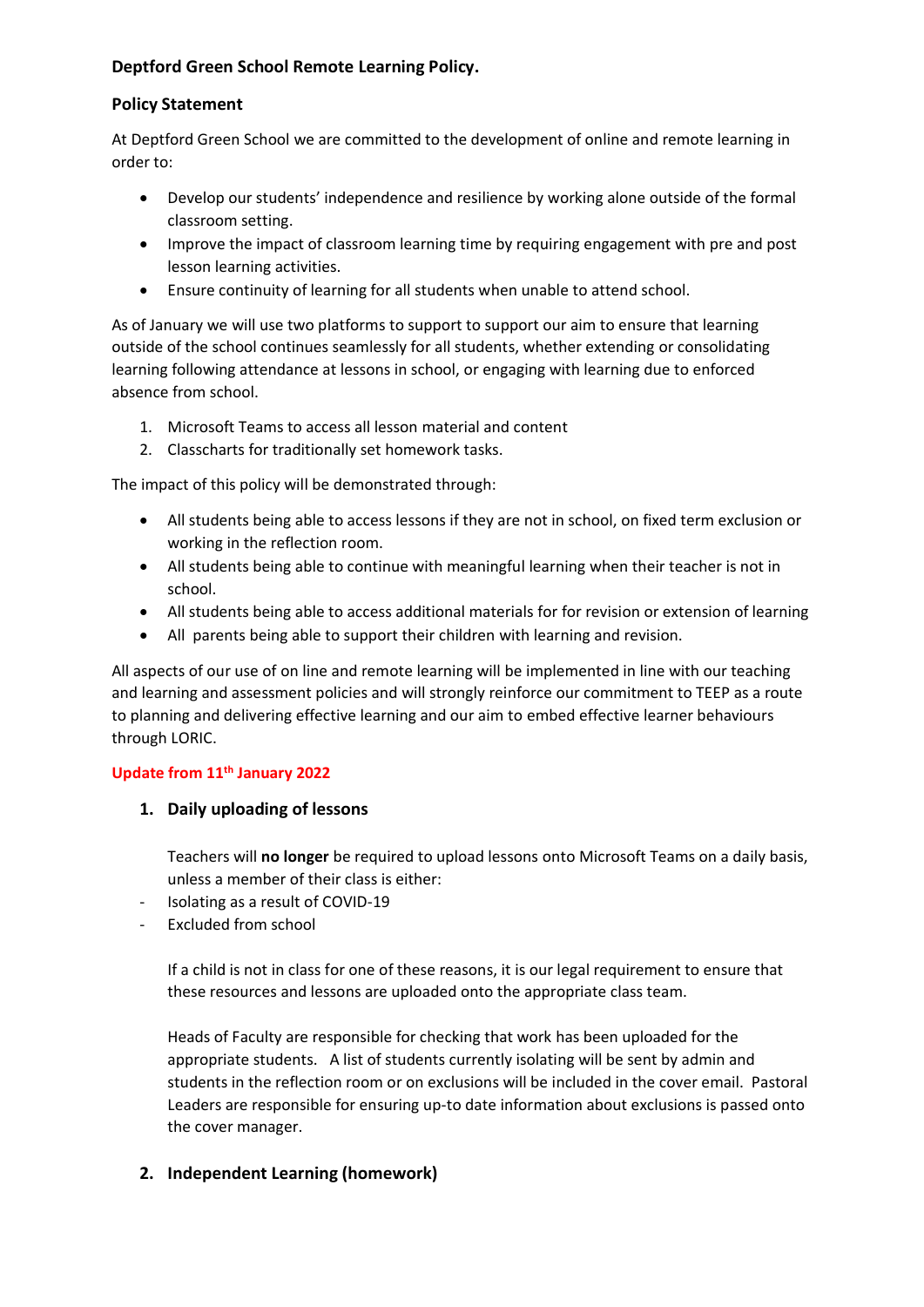An overview of independent learning tasks for Years 7-9 will be published on the website half termly. This will give parents access to the tasks being set in each subject. All independent learning tasks will also be set via the assignments function in Microsoft Teams. Where students will struggle with navigating Teams (such as some SEN students), it is still appropriate to set paper-based work. We will look into issuing students with diaries to help them organise their work. In addition to traditional 'assignments', teachers can also use the 'forms' function to create quizzes, and additional reading should be uploaded. Teachers should ensure 'pre' and 'post' learning tasks are regularly set. The expectations for amount of home learning set are shown below.

## **3. Students who are self-isolating (who are not ill)**

When students are self-isolating at home or are unable to attend school for a period of time for another reason (apart from illness), they will be required to follow their timetable in the way they have during lockdown. They will access the resources teachers have uploaded into the files section, and use the resources to guide themselves through the lesson. Students at home will still be expected to submit assignments via Teams during their period of absence. The class teacher must ensure the required work has been submitted. Heads of Faculty are responsible for checking that work has been uploaded for the appropriate students and follow up as appropriate.

## **4. Setting Cover**

Cover will continue to be set on Microsoft Teams in the same way it was before. Please follow the labelling instructions laid out in the remote learning policy. Also, please ensure that good instructions for the lesson are given in addition to the resources. Where possible, please avoid resources that need printing. Please let your line manager and the cover manager know if you will be absent from work in the same way.

# **5. Access to lessons for students on exclusions**

Students who are excluded from school or in internal isolation will follow their timetable in the normal way, accessing the resources uploaded by their teachers.

# **6. Streaming live lessons for year groups who are sent home**

If a year group is sent home for 10 days (not likely under current guidelines), teachers will be asked to stream live lessons from their classrooms. This will ensure that less learning is lost as a result of them being told to isolate.

# 7. **Steaming live lessons if a teacher is isolating**

Teachers who are told to isolate (without being ill), should live stream lessons from home. A cover teacher will be in the classroom to facilitate the learning. The teacher must schedule the lesson in the normal way and send the link to the appropriate cover teacher and upload it into the relevant cover folder on Teams.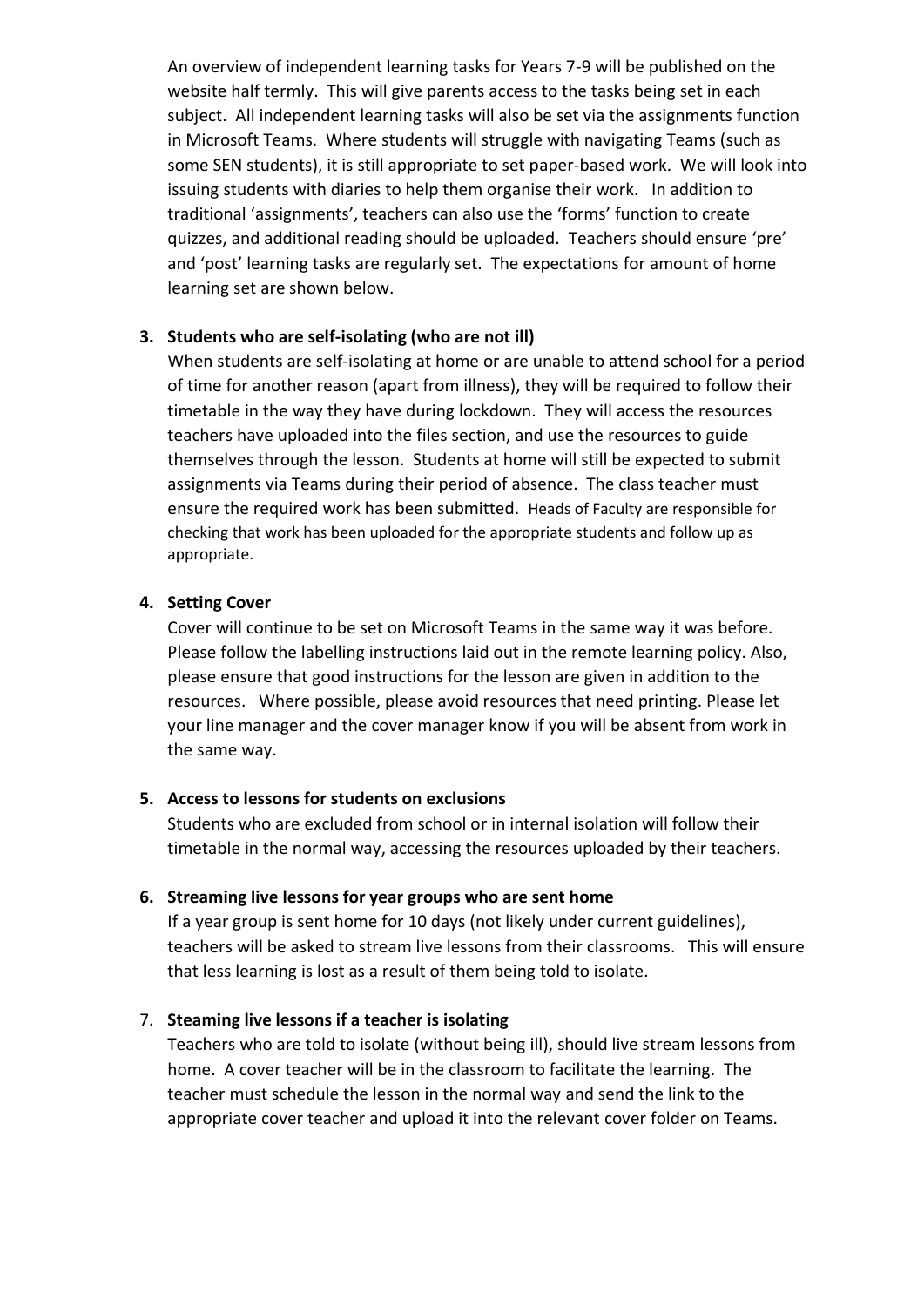#### **Implementation:**

#### **Access using Microsoft Teams**

Microsoft Teams will be used to access learning resources and lessons. Teams is a dynamic platform that allows lessons prepared by teachers for particular classes to be accessed by the appropriate parties.

#### **Class Teams**

On each teacher's teams profile, will be a team relating to each class they teach.



To set up the team and give access to the students in that class, click on the team (image 1). The first time you go into the team, you will need to activate the students in the class so they can access the resources. This can be done by clicking the 'activate' button (image 3). You can then start to upload class materials to the folder.

#### **What needs to be in the class materials folder?**

There is an expectation that all teachers will need to upload their lessons into their class team even if teacher and students are all in school. This will give individual students access to lessons if they are off school or if they want to revisit the lesson. If lessons are planned in advance, you can upload them altogether, or individually after the lesson has finished. Please note, the lessons uploaded need to be the ones that have been planned/adapted for your particular class, so we can maintain a good standard of differentiation. In most cases, this will be in PowerPoint form, but where other resources need to be uploaded, they should be clearly labelled as per the paragraph below. They can be uploaded by clicking on 'upload class materials' (image 2).

#### **Standard labelling of lessons.**

As students will be accessing lessons from a range of subjects, it's important that we have a standard approach for the labelling of lessons. Within each class team, teachers will need to create a folder for each unit of work. Please see the example below:

#### Click on 'Class Materials'

Click on 'new' and select folder – clearly label the folder with the name of the unit (e.g. 'An Inspector Calls')

Save your lessons for that unit in the folder, beginning with the lesson number (e.g. 01 Introduction and Priestley'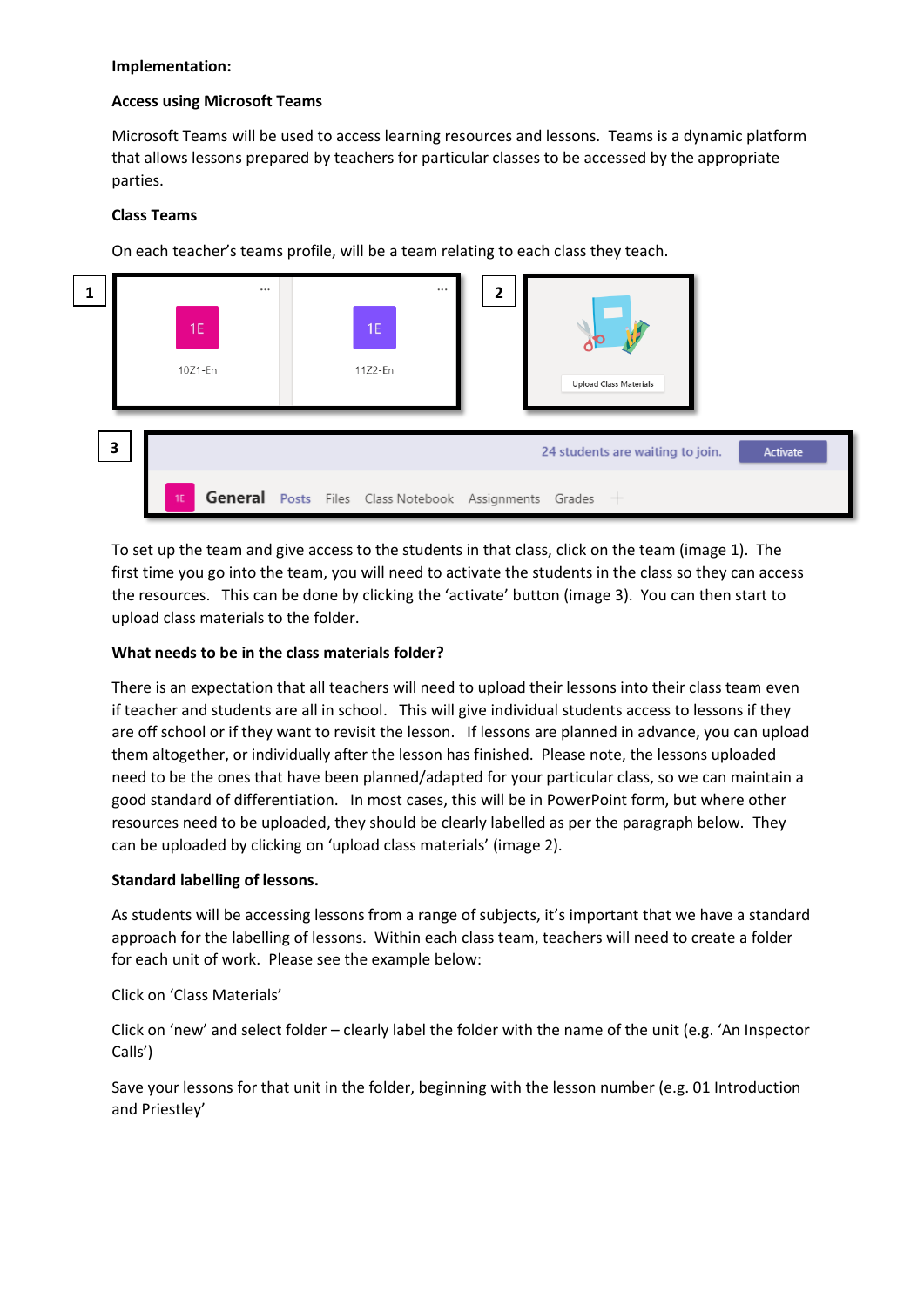| <b>General</b> Posts Files Class Notebook Assignments Grades +<br>1E                                                  |                 |                      |
|-----------------------------------------------------------------------------------------------------------------------|-----------------|----------------------|
| $+$ New $\vee$ $\bar{\uparrow}$ Upload $\vee$ $\hat{\mathbb{G}}$ Sync $\otimes$ Copy link $\bar{\downarrow}$ Download |                 | Spoken in SharePoint |
| General $\geq$ Class Materials $\geq$ An Inspector Calls                                                              |                 |                      |
| Name $\vee$                                                                                                           | Modified $\vee$ | Modified By $\vee$   |
| $\overline{2}$ $\overline{6}$ $\overline{1}$ $\overline{2}$ 01 AIC 2020 INTRO AND PRIESTLEY - HIST                    | 3 hours ago     | Tim Allen            |
| $\overline{2}$ $\overline{0}$ 2 READING ACT 1.pptx                                                                    | 3 hours ago     | Tim Allen            |
|                                                                                                                       |                 |                      |

## **Expectations during a lockdown**

If a year group or a number of year groups are required to stay at home because of a lockdown, the resources that are available to students need to be enhanced. Teachers are required to upload narrated PowerPoints or videos to ensure teacher input. The lessons should be stored and labelled as before.

## **Department Libraries**

In addition to class teams, students will each have access to Department 'libraries'. These will be organised by year group and will contain additional material and resources. All students in a particular year group will have access to these libraries along with all members of a Department. For example, History will have the following libraries:

Student Library: History

Year 7 (folder) Year 8 (folder) Year 9 (folder) Year 10 (folder) Year 11 (folder)

They should include the following:

- Past exam papers and resources (for Years 10 and 11)
- Links to internet based material (such as BBC Bitesize, GCSEPod, etc.)
- Additional reading
- Revision material and booklets
- Additional lessons from Oak Academy
- Any other resources

#### **Standard labelling within libraries.**

Please create folders within each of the year group libraries for each topic or skill.

#### **Using Microsoft Teams for setting cover**

Cover will now be set using the 'cover' folder on Microsoft Teams. Each half term, folder will be created for each week and sub-folders for the days in that week. Cover work should be dropped into the appropriate folder by the teacher who is absent. For longer absences, this may be done by the Head of Department or Faculty.

#### **Live lessons**